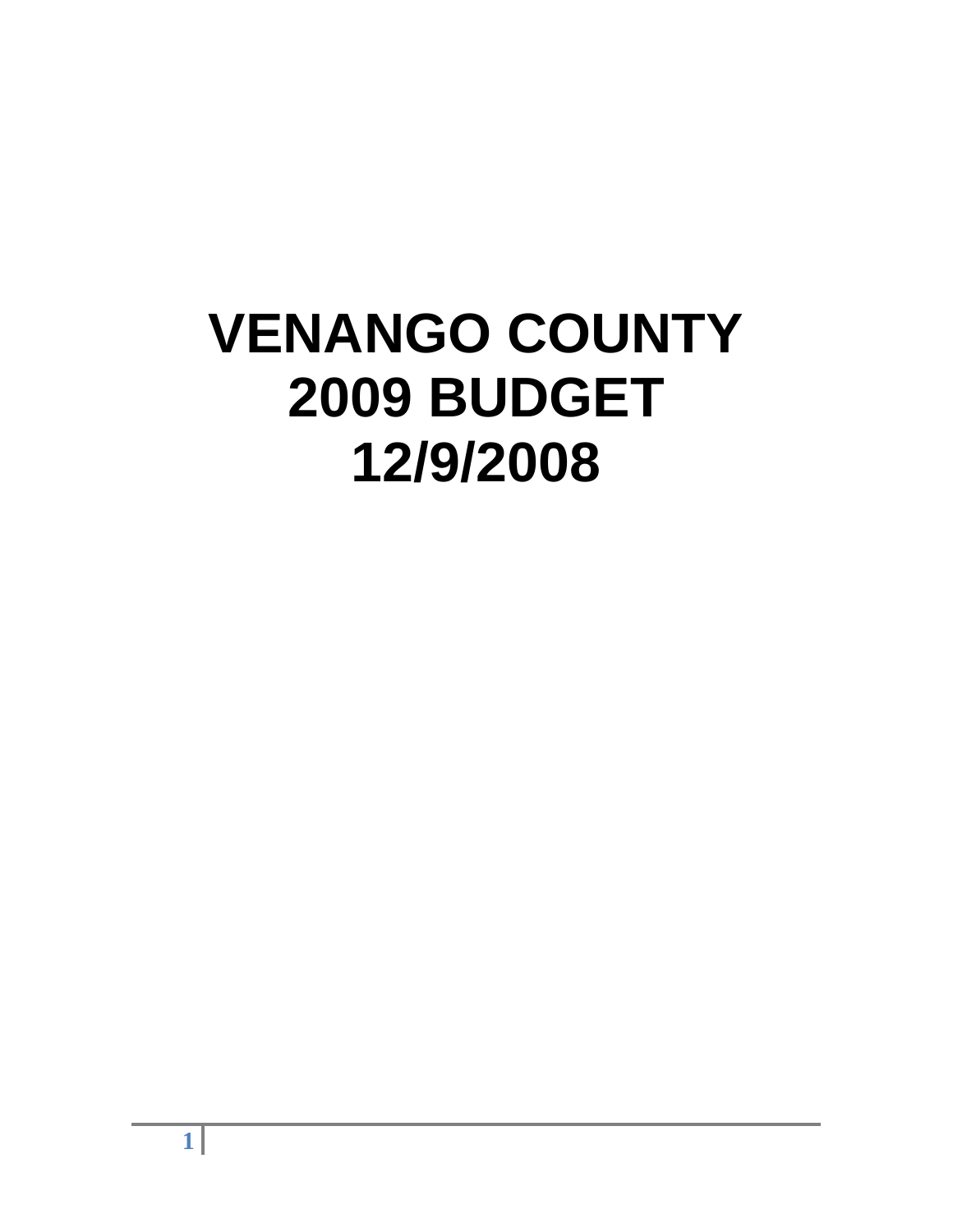# **2009 PRELIMINARY BUDGET PRESENTATION DECEMBER 9, 2008**

# **TABLE OF CONTENTS**

| <b>BUDGET NARRATIVE - ALL FUNDS</b>              |    |
|--------------------------------------------------|----|
| <b>BUDGET NARRATIVE - GENERAL FUND REVENUE</b>   | 5  |
| <b>BUDGET NARRATIVE - GENERAL FUND EXPENSES</b>  | 9  |
| <b>BUDGET NARRATIVE - OPERATING RESERVE FUND</b> | 12 |
| <b>BUDGET NARRATIVE - HUMAN SERVICES FUND</b>    | 12 |
| <b>BUDGET NARRATIVE - SPECIAL REVENUE FUND</b>   | 13 |
| <b>BUDGET NARRATIVE - CAPITAL FUND</b>           | 14 |
| <b>BUDGET NARRATIVE - DEBT SERVICE FUNDS</b>     | 14 |
| <b>BUDGET NARRATIVE - FIDUCIARY FUNDS</b>        | 14 |
|                                                  |    |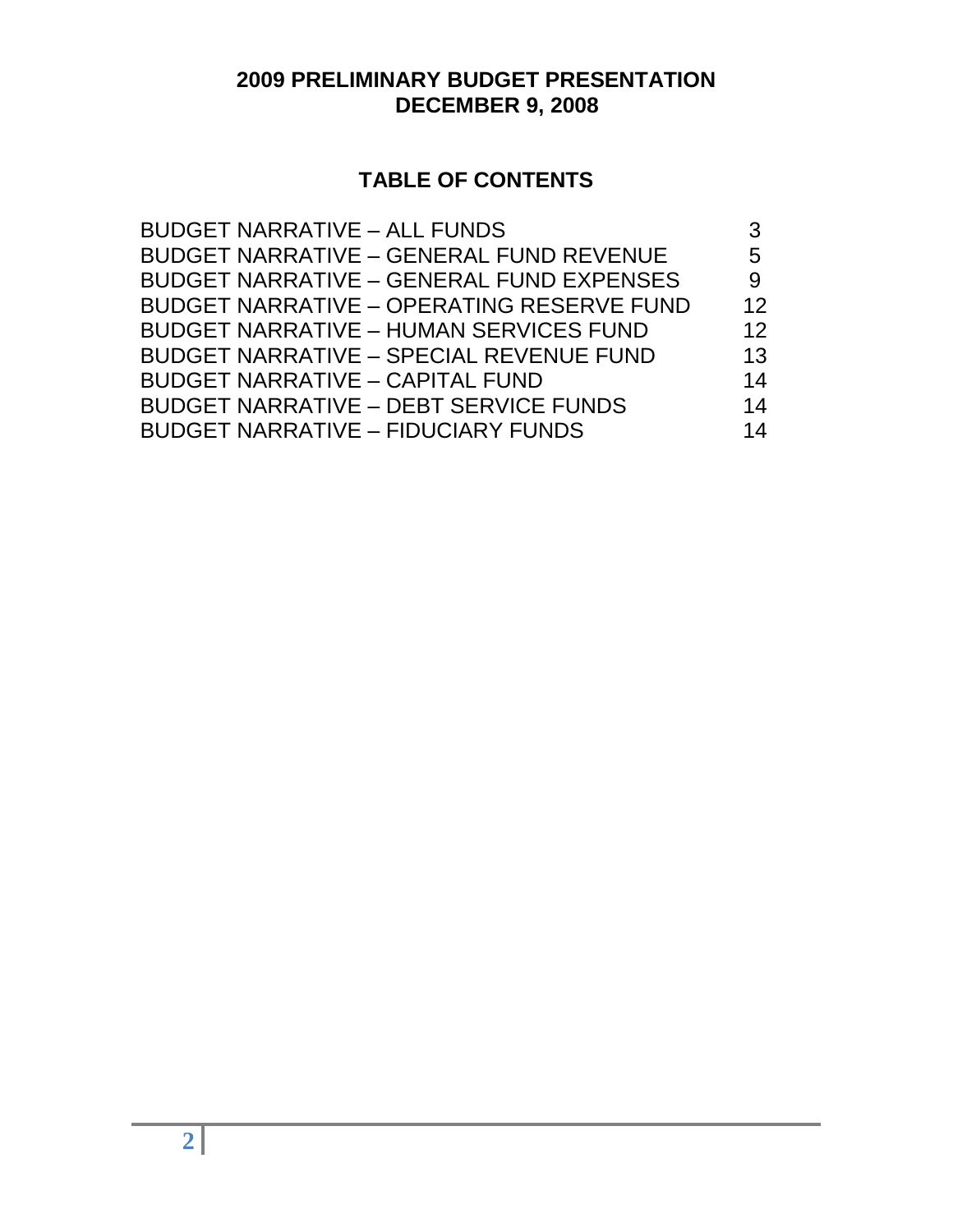# *2009 VENANGO COUNTY BUDGET NARRATIVE*

The Venango County budget consists of approximately 70 funds which roll up in the following categories:

- General Fund: to include County General Fund operations, Human Services Fund and Operating Reserve Fund.
- Special Revenue Funds: to include major funds such as Liquid Fuels, Airport Special Funds, 911 Special Funds and CDBG Funds.
- Capital Reserve Fund: consists only of the Capital Reserve Fund, designated for capital use only.
- Debt Fund: to include the Debt Funds from where all County Debt is recorded and paid.
- Fiduciary Funds: to include major funds such as: Early Head Start, Domestic Relations IV-D Fund, Capital Transit Fund and Rural Operating Assistance Fund.

Total revenue for all funds is projected to be \$49,987,952 in 2009 which represents a decrease of approximately 1.9% over the current 2008 \$50,943,544 revenue budget. The County General Fund revenue budget, excluding Human Services, is projected at \$16,125,246 or an estimated 32.3% of the entire revenue budget.

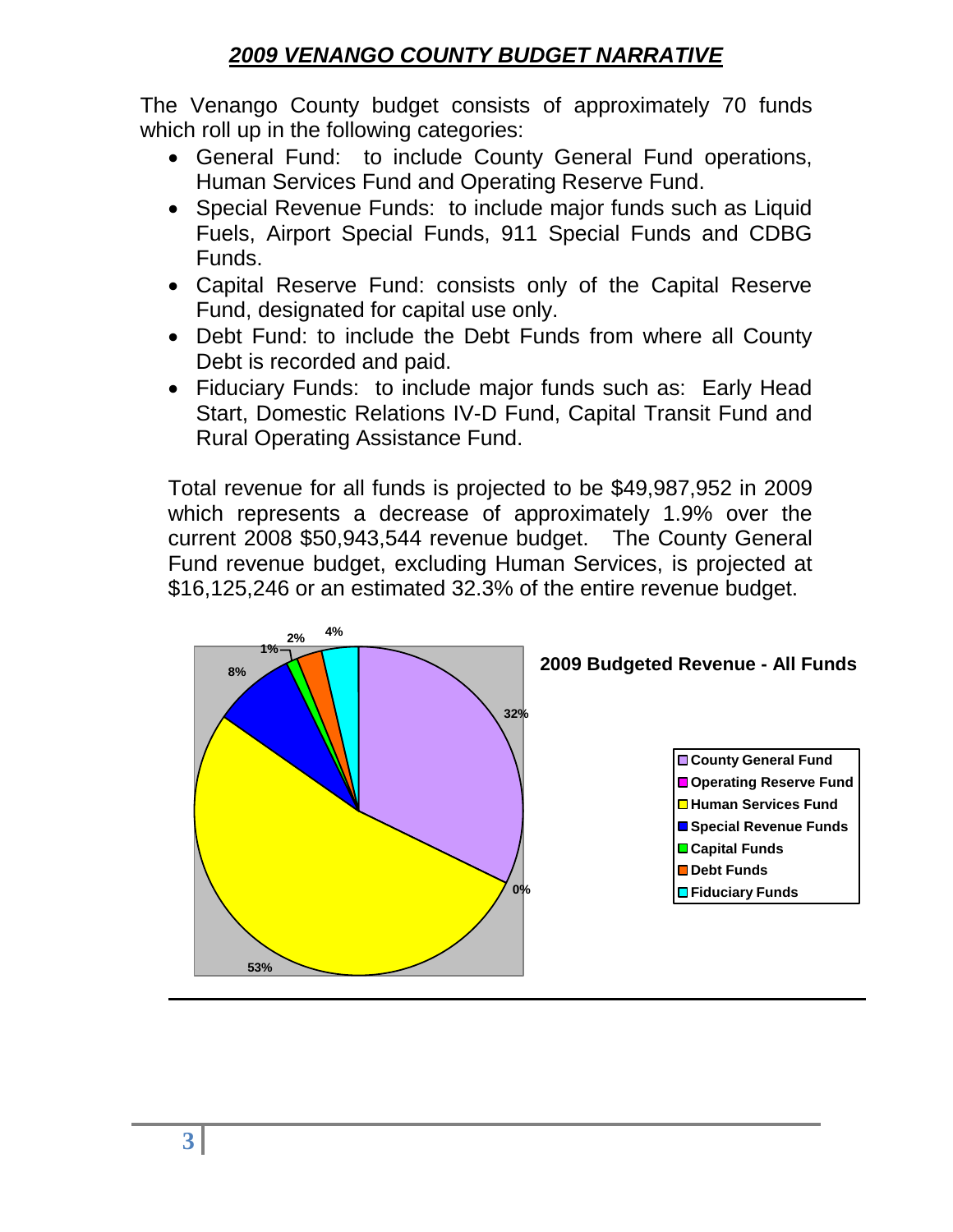Total expenses for all Venango funds are projected to be \$52,325,900 in 2009 which represents a decrease of 4.6% over the 2008 \$54,806,226 expense budget. The County General Fund expense budget, excluding Human Services, is projected at \$16,125,245 or an estimated 30.9% of the entire budget.



Although the largest portion of the County's overall budget is the Human Services Fund, this review will place emphasis on the General Fund, non Human Services portion of the budget. This is where all expenses are reported which are funded utilizing the county assessed millage thus funded by county taxpayer dollars.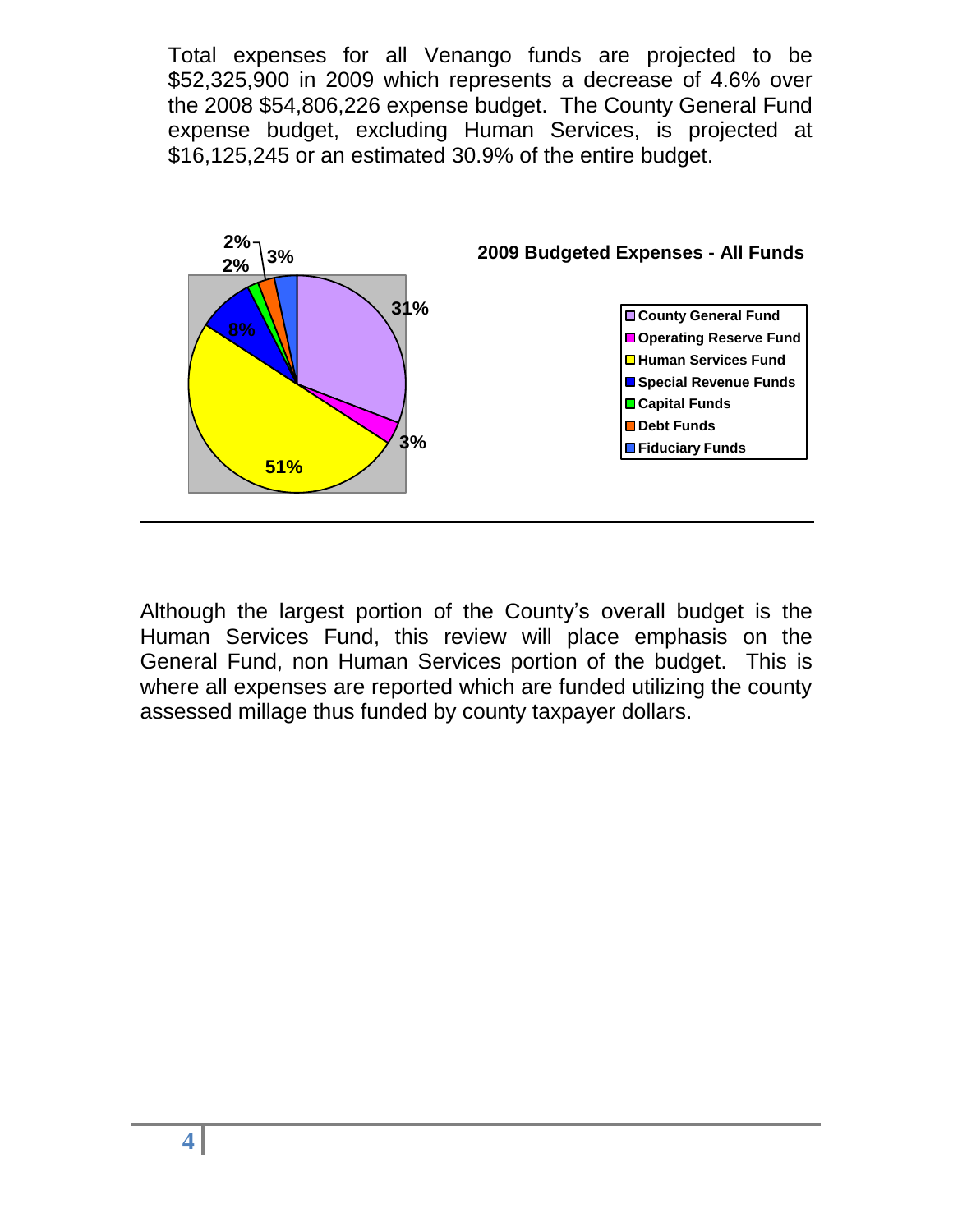#### *Revenue Analysis:*



#### **Taxes**

Taxes are the total amount to be raised by property and per capita taxes for the support of County operations. The County is permitted to levy taxes up to 25 mills on the assessed value of real estate for general purposes and without limitation as to debt service.

The 2009 budget estimates that the assessed value of 35,712 taxable parcels is \$1.935 billion (an estimated .7% increase in the tax base) which will result in gross billings of approximately \$10.4 million. The County also offers a homestead exemption of \$10,000 for all who apply and qualify. There are 14,644 who qualify for this exemption which is budgeted to cost the County approximately \$815,000. The County's historical non delinquent collection rate on billed taxes continues to be approximately 90%.

The total millage rate for 2009 has been budgeted to remain at 5.565. It will be used entirely for general fund purposes. The County does not officially designate millage for capital reserve or debt service purposes. The millage rate has been allocated to each general fund functional group. The general fund departments break into functional groups as follows:

- **General Government**: Commissioner's, Fiscal, Tax Claim Bureau, MIS, Assessment, Maintenance & Custodial, Garage, Public Defender, Human Resources, Voter Registration, Tax Collectors, Treasurer, Auditors and Planning.
- **Judicial**: Courts, Domestic Relations, Law Library, District Justices, Jury Commissioners, Register & Recorder, Coroner, District Attorney, Prothonotary and Sheriff.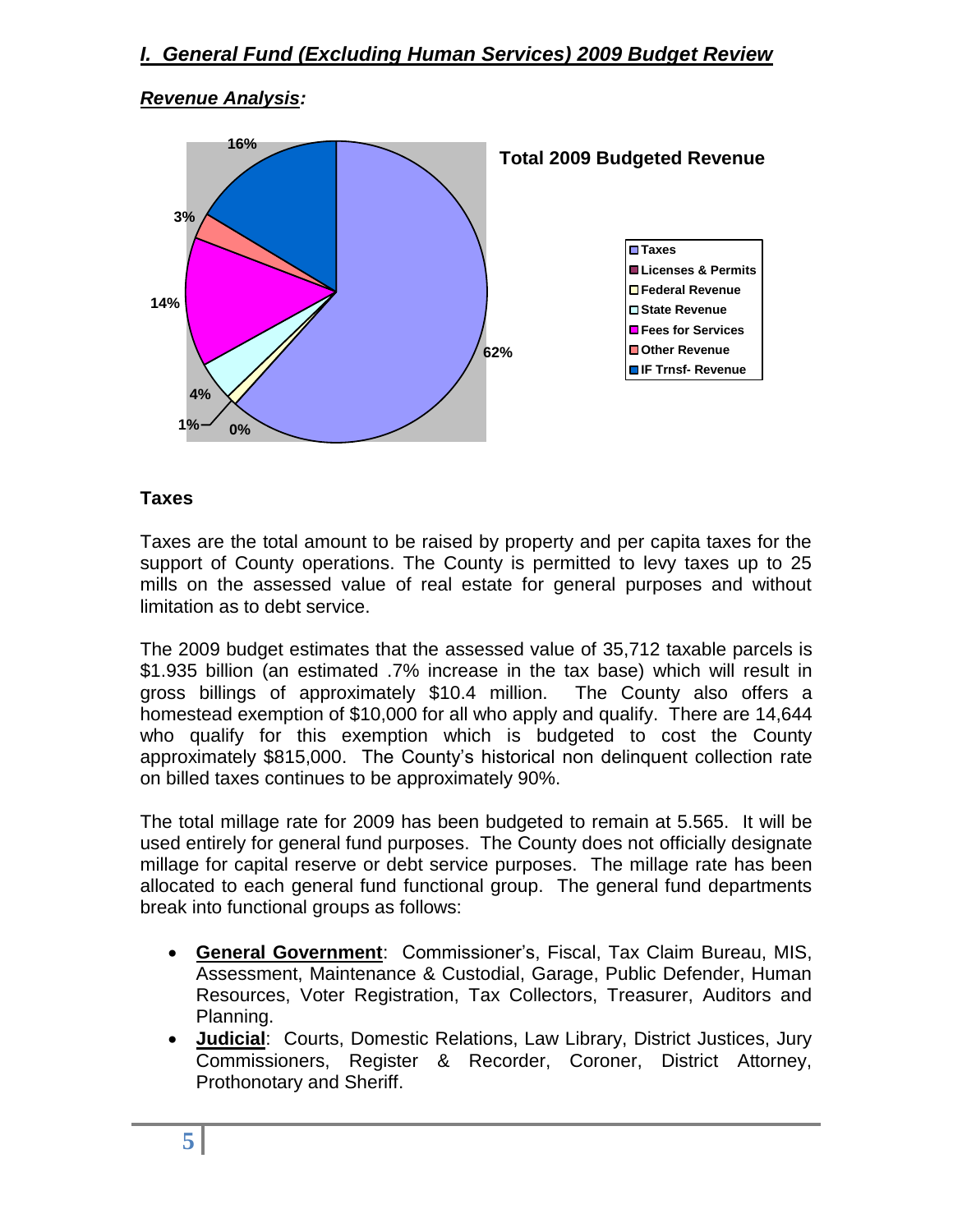- **Public Safety**: Prison, Court Supervision Services, Juvenile Court Supervision Services, EMA and 911.
- **Public Works**: Airport.
- **Human Services**: Veterans, Area on Aging, Children & Youth Services, Mental Health/Mental Retardation, Office of Economic Opportunity, Transportation and Weatherization.
- **Culture and Recreation**: Park
- **Conservation and Development:** Conservation and Economic Development Activities.
- **Other**: Property Insurances
- **Debt:** Debt Service.

The total millage of 5.565 is allocated as follows:

|                                    | 2008  | 2009  |
|------------------------------------|-------|-------|
| <b>GENERAL GOVERNMENT</b>          | 0.902 | 0.782 |
| <b>JUDICIAL</b>                    | 1.060 | 1.135 |
| <b>PUBLIC SAFETY</b>               | 1.955 | 2.017 |
| <b>PUBLIC WORKS</b>                | 0.105 | 0.134 |
| <b>HUMAN SERVICES</b>              | 0.610 | 0.645 |
| <b>CULTURE AND RECREATION</b>      | 0.068 | 0.180 |
| <b>CONSERVATION &amp; DEVELOP.</b> | 0.151 | 0.038 |
| <b>MISCELLANEOUS</b>               | 0.314 | 0.229 |
| <b>DEBT</b>                        | 0.401 | 0.405 |
|                                    |       |       |

In 2009, the median value of a parcel in Venango County is estimated at \$54,181; therefore, the County's annual real estate taxes for an average home amounts to approximately \$300.

The 2009 General Fund budget for taxes of \$9,922,850 represents a decrease of approximately \$4,950 over the 2008 \$9,927,800 budget. Approximately 62% of the general fund budget is funded through tax revenue.

#### **Licenses & Permits**

The 2009 General Fund budget for licenses and permits of \$33,800 represents a slight increase over the 2008 \$33,675 budget. The primary reason for the increase is due to fees generated in the Treasurer's office through the sale of licenses and permits.

#### **Federal Revenue**

The County receives revenue from the federal government in the form of specific purpose grants. These monies are designated as federal and tracked via the C.F.D.A. (Catalog of Federal Domestic Assistance) number to ensure the monies are used for the purposes that are allowable under the grant.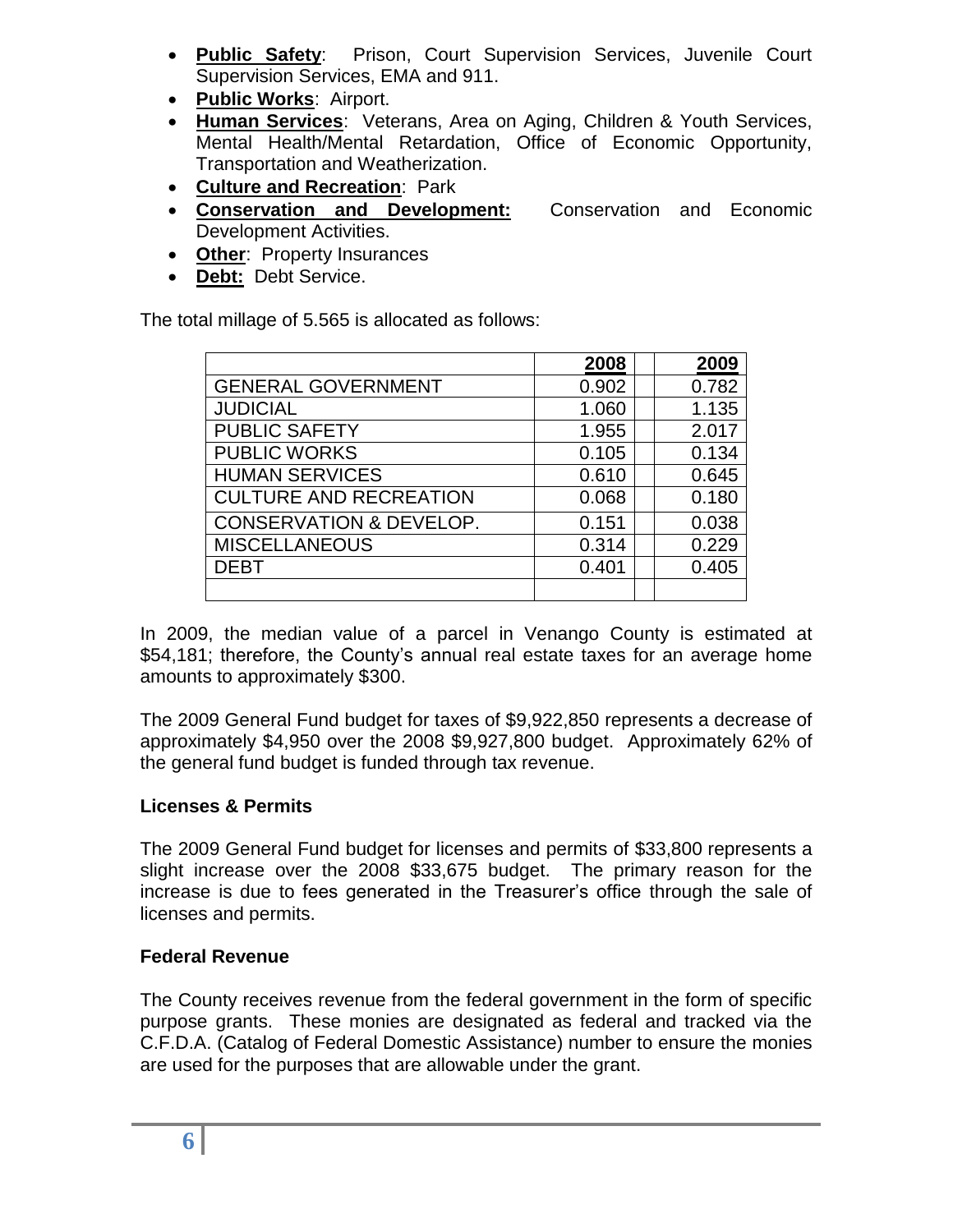The 2009 General Fund budget for Federal Revenue of \$168,140 represents an increase of approximately \$30,566 (22.3%) over the 2008 \$137,574 budget. The primary reason for the increase is the federal grant to provide DUI checkpoints and roving patrols.

#### **State Revenue**

State revenue represents the funds the County receives from the Commonwealth of Pennsylvania and these funds are designated for a specific purpose. These funds are tracked using a project number and the grant number when applicable. State Operating Grant revenues are completely different from Federal Operating Grants.

The 2009 General Fund budget for state revenue of \$657,704 represents an increase of approximately \$9,270 (1.4%) over the 2008 \$648,434 budget.

Also included in State revenue are state entitlements which are funds provided by the Commonwealth of Pennsylvania to the County for the State's portion of specific expenses. The primary entitlement the County receives is the reimbursement of Judges' expenses. The State remits approximately \$70,000 to the County every year for each of the County Judges. As the County has two Judges, approximately \$140,000 is received annually. In addition, the State reimburses the County for 65% of the wages paid to the District Attorney or approximately \$85,000.

#### **Fees for Services – General Government**

These are monies received by the County for a variety of services. They include specific charges assessed members of the public for services rendered. One example of Fees for Services is the monies received by the Recorder's Office for recording a deed.

The 2009 General Fund budget for Fees for Services of \$2,231,579 represents an increase of approximately \$44,073 (2.0%) over the 2008 budget of \$2,187,506. Various increases and decreases occurred to net to the projected increase are namely as follows:

- decreased projections for Tax Claim commissions of \$10,000;
- increased projections for House Arrest revenues of \$10,000
- decreased projections for the Register and Recorder revenue of \$20,000;
- increased projections of Prothonotary revenue of \$40,000;
- increased projections for Prison revenue of \$7,000; and
- increased projections for Sheriff revenue of \$10,000.

#### **Other Revenue**

These are various sources of revenue received by the County. Included in this grouping is revenue generated from the sale of county assets and monies generated by the rental of County property leased to outside entities. It also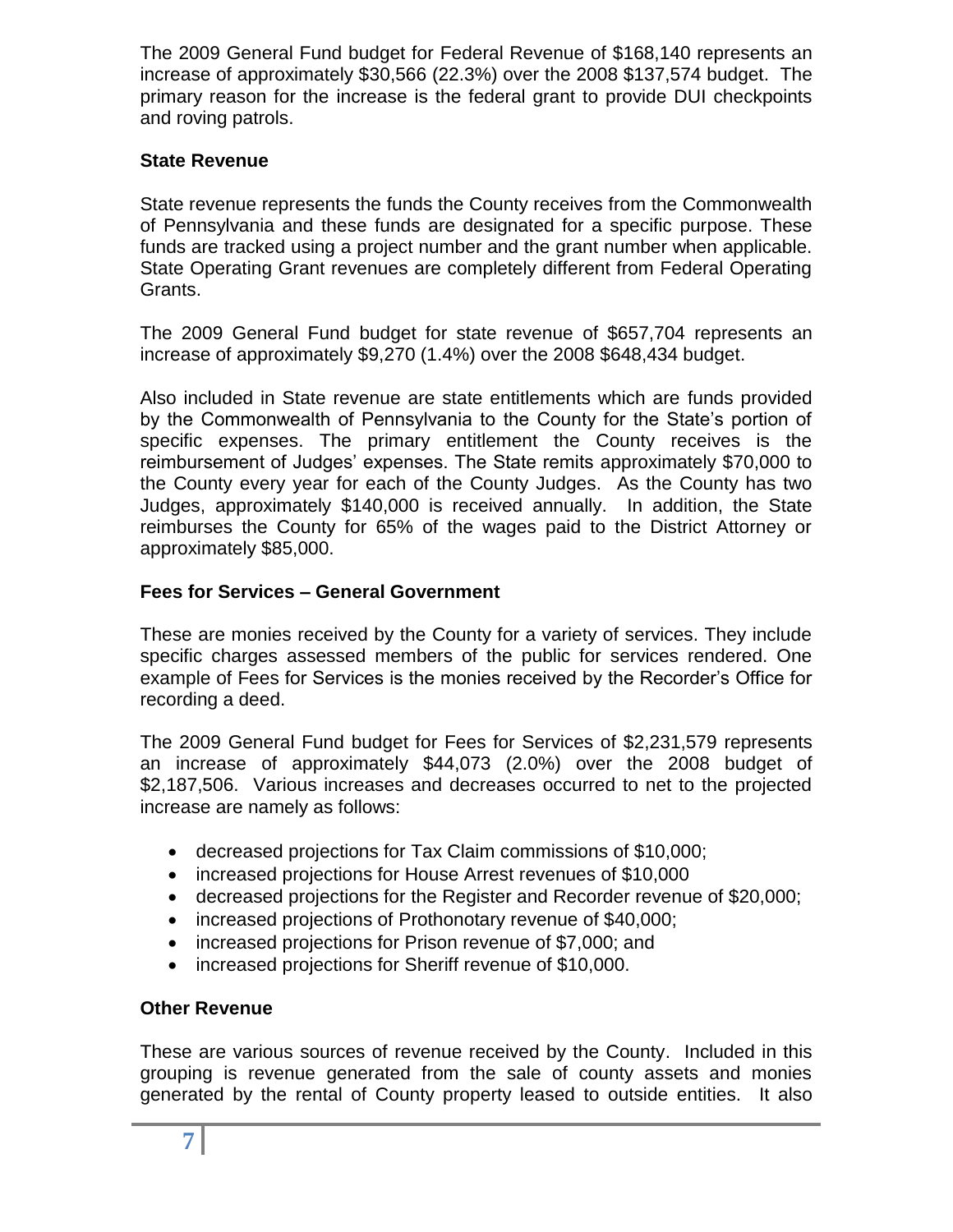includes the revenue generated from the investment of cash. The 2009 General Fund budget for Other Revenue of \$462,887 represents an increase of approximately \$80,227 (17.5%) over the 2007 budget of \$382,660. The increase is namely due to the revenues generated by the sale of gas at the Park.

#### **Inter Fund Transfers – Revenue**

These are various monies received in the General Fund from other County funds. One example is the Domestic Relations and Human Services Indirect Cost Reimbursement. This is an amount allotted each year to repay a portion of administrative costs absorbed by the general fund which include but are not limited to Finance, Management Information Systems, Human Resources, Maintenance and Custodial.

The 2009 General Fund budget for Inter Fund Transfers – Revenue of \$2,648,286 represents a decrease of approximately \$942,025 (26.2%) over the 2008 budget of \$3,590,311. The primary reason for the decrease is due to:

- total transfers from the Operating Reserve Fund of \$1,718,823 represent an approximate decrease of \$530,731;
- total transfers from the Capital Reserve Fund of \$236,398 represent a decrease of \$409,602;

In 2009 the total amount to be transferred from the Operating Reserve Fund is projected to be \$1,718,823. Of the 2008 total, \$2,235,481, approximately \$375,000 was allocated for costs related to the consolidation of the Human Services departments.

In 2009 the total amount to be transferred from the Capital Reserve Fund is projected to be \$236,398. The transfer from the Capital Reserve Fund, which will have a balance of approximately \$700,000 after funding 2008 projects, is needed in order to provide funding for the 2009 General Fund capital expenses.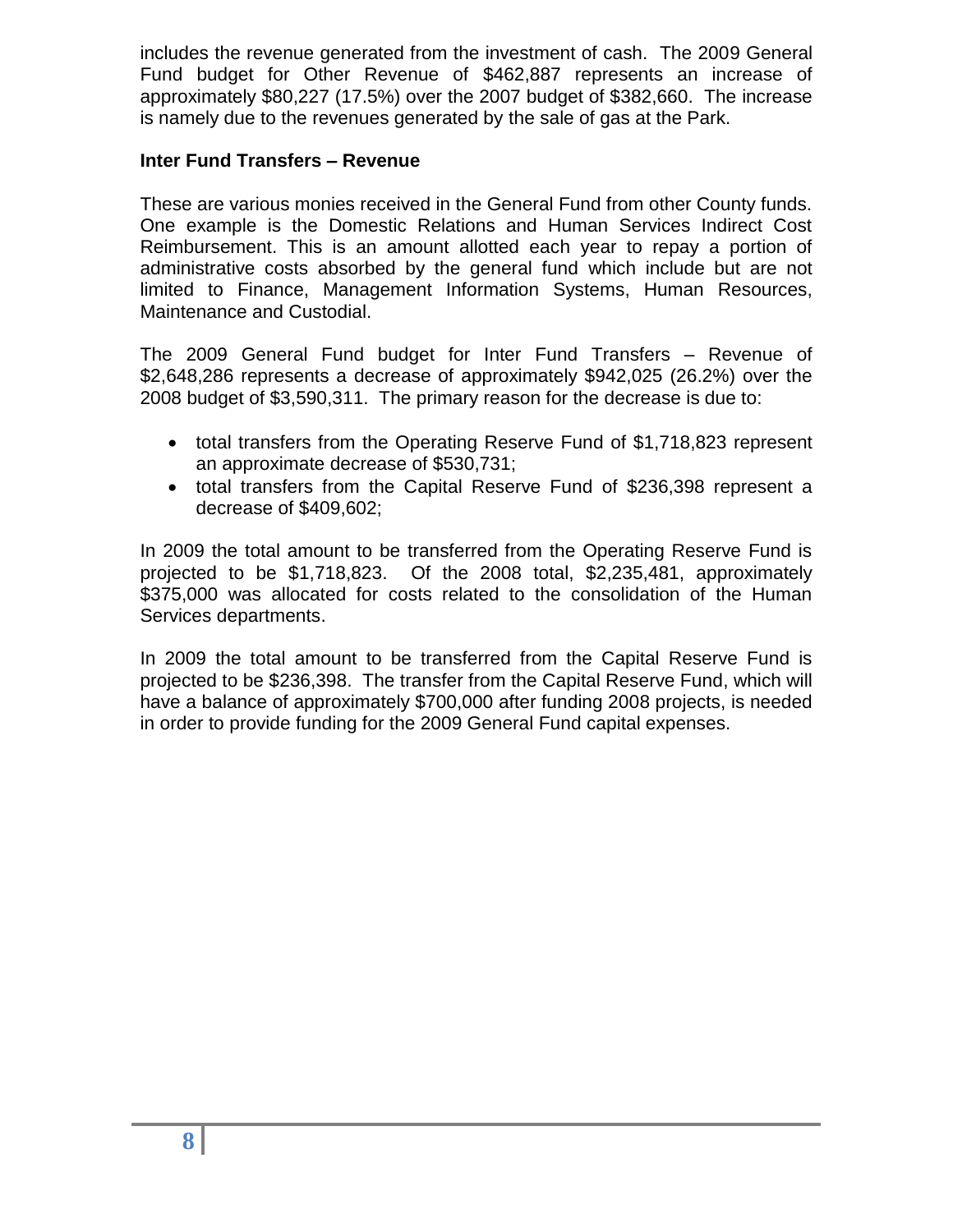

## **Salaries**

These are monies spent on the payroll of County General Fund elected officials and employees. This excludes any salaries paid for Human Services or 911 employees. The 2009 General Fund budget for Salaries of \$6,367,338 represents an increase of approximately \$173,166 (2.8%) over the 2008 budget of \$6,194,172. The primary reasons for the increase are due to an additional pay date to occur in 2009. In addition, increases and decreases to the complement factor into keeping the overall increase reasonable.

#### **Benefits**

These are monies spent on FICA and insurance costs for County General Fund elected officials and employees. The 2009 General Fund budget for benefits of \$2,547,292 represents an increase of approximately \$330,621 (14.9%) over the 2008 budget of \$2,216,671. The primary reason for this increase includes the notification that the health insurance premium will increase 28.5% for 2009. Changes to the complement are also directly proportionate to the change in benefit amount.

Below is a chart which breaks out the 2009 salary and benefit budget by administrative division.

# **9**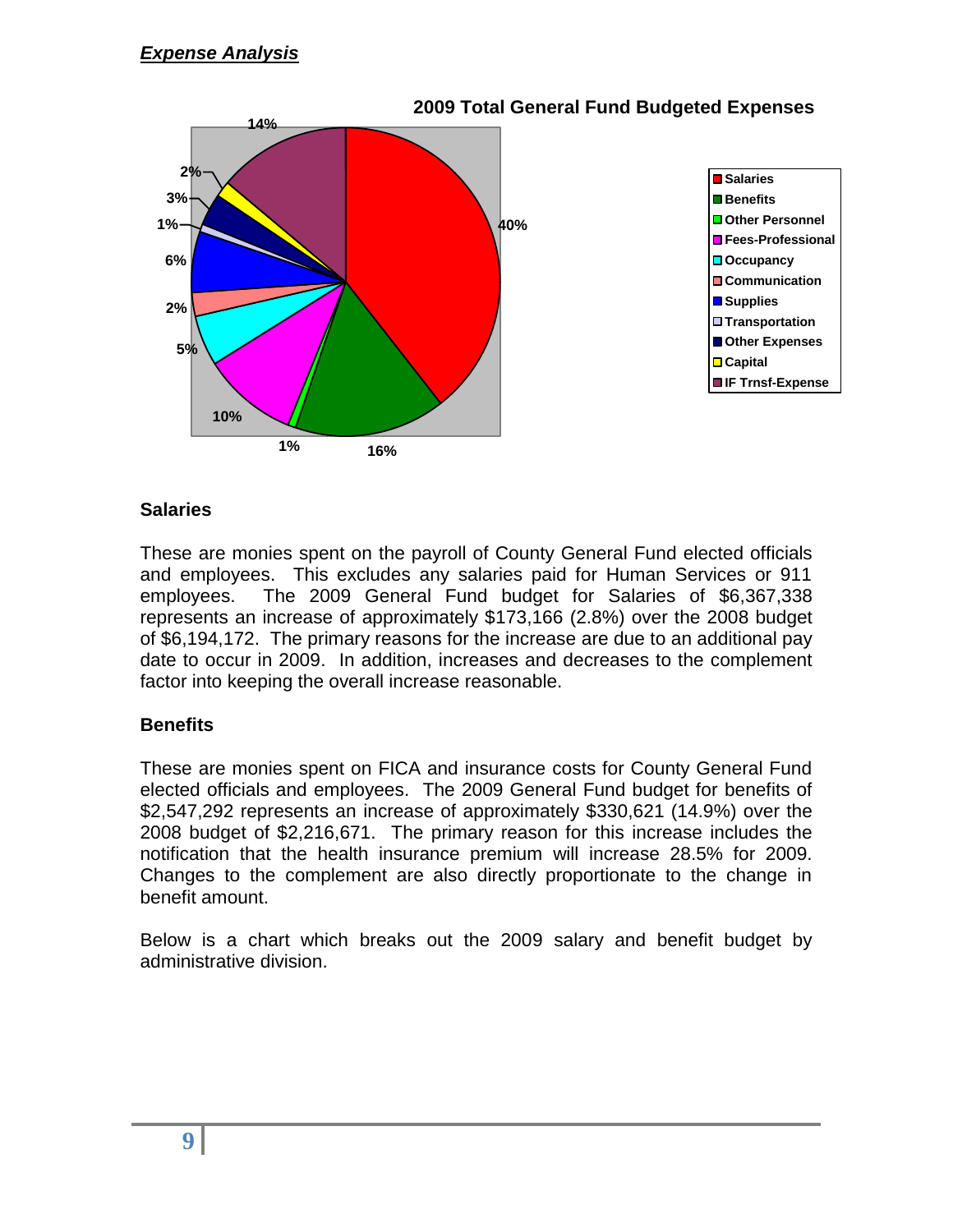#### **2009 Salary & Benefit Expense by Division**



#### **Other Personnel Costs**

These are monies primarily spent on training and workshops for County elected officials and employees. The 2009 General Fund budget for Other Personnel Costs of \$120,831 represents a decrease of approximately \$36,172 (23.0%) over the 2008 budget of \$157,003. This decrease reflects efforts by management to cut costs where possible.

#### **Fees-Professional**

These are monies spent on professional fees contracted by the General Fund as well as money provided to other agencies to support their operating costs. The 2009 General Fund Budget for Fees-Professional of \$1,623,115 represents a decrease of approximately \$143,859 (8.1%) from the 2008 budget of \$1,766,974. This decrease is primarily due to the following variances:

- A decrease of \$100,000 for contracted services related to the Assessment Office; and
- A decrease of \$8,000 for contracted services related to Domestic Relations.

#### **Occupancy**

These are monies spent for all costs associated with building occupancy to include utilities, insurance, and rental of space, ground/building maintenance and repairs. The 2009 General Fund Budget for Occupancy of \$861,534 represents decrease of approximately \$27,432 (3.1%) over the 2008 \$888,966 budget. This decrease is primarily due to the lower custodial costs and no costs related to the County Exchange Building as it has been vacated. The 2009 projection also accounts for additional occupancy costs related to the Park and costs associated with the adequate upkeep and maintenance for the Park.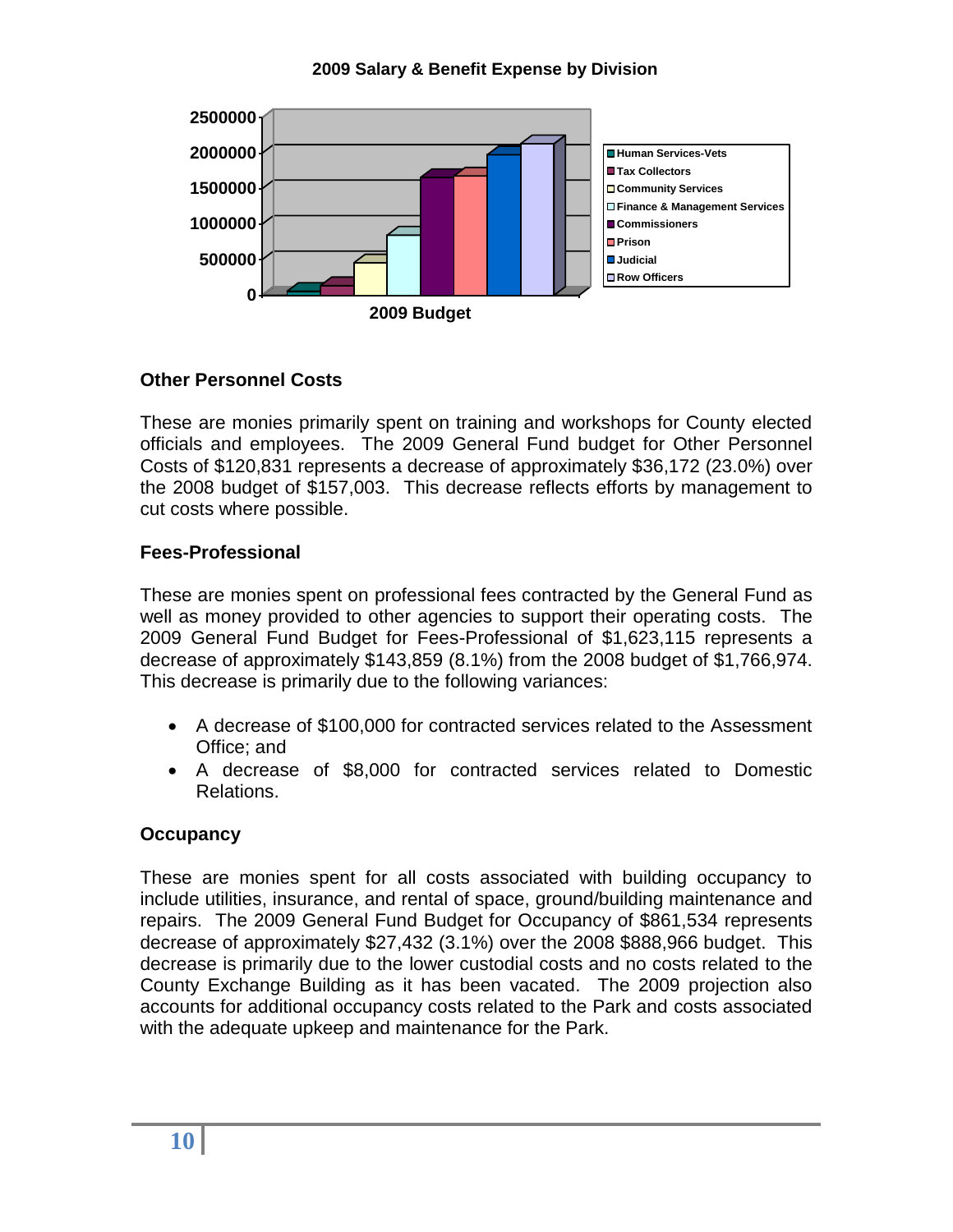## **Communication**

These are monies spent for costs such as telephone, postage, internet, and advertising. The 2009 General Fund budget for Communication of \$387,526 represents a decrease of approximately \$20,822 (5.1%) from the 2008 \$408,348 budget. This decrease is representative of the Elected Officials and Department Heads aiding in keeping costs low where possible.

#### **Supplies**

These are monies spent for supplies required for all county departments to operate. The 2009 General Fund budget for Supplies of \$1,019,449 represents an decrease of approximately \$38,000 (3.6%) over the 2008 \$1,057,691 budget. This decrease represents the cooperation of all departments in containing costs.

#### **Transportation**

These are monies spent for travel costs to include vehicle leases, repair, insurance and supplies. The 2009 General Fund budget for Transportation of \$158,115 represents an increase of approximately \$19,751 (14.3%) over the 2008 \$138,364 budget. This increase is primarily related to costs associated with gasoline and car repairs due to the age of the fleet.

#### **Other Expenses**

These are monies spent on all other expenses to include books, memberships, subscriptions, insurance for public officials, other court related costs and contingencies. The 2009 General Fund budget for Other Expense of \$553,056 represents a slight decrease of approximately \$44,379 (7.4%) under the 2008 \$597,435 budget. The decrease in namely representative of contingency decreases related to the Assessment Office and the Park.

#### **Capital**

These are monies spent on capital equipment and projects and with the exception of those being funded directly by grants or other funding avenues, all capital is funded directly from the capital reserve fund. The 2009 General Fund budget for Capital of \$244,076 represents a decrease of approximately \$842,224 (77.9%) over the 2008 \$1,086,300 budget. The primary reason for this decrease is Courthouse renovations and capital costs associated with the Human Services consolidation.

Of the \$254,076 total capital expenses, \$193,898 will be funded by the Capital Reserve Fund. The remaining expenses will be funded from other County Special Revenue Funds or state funding.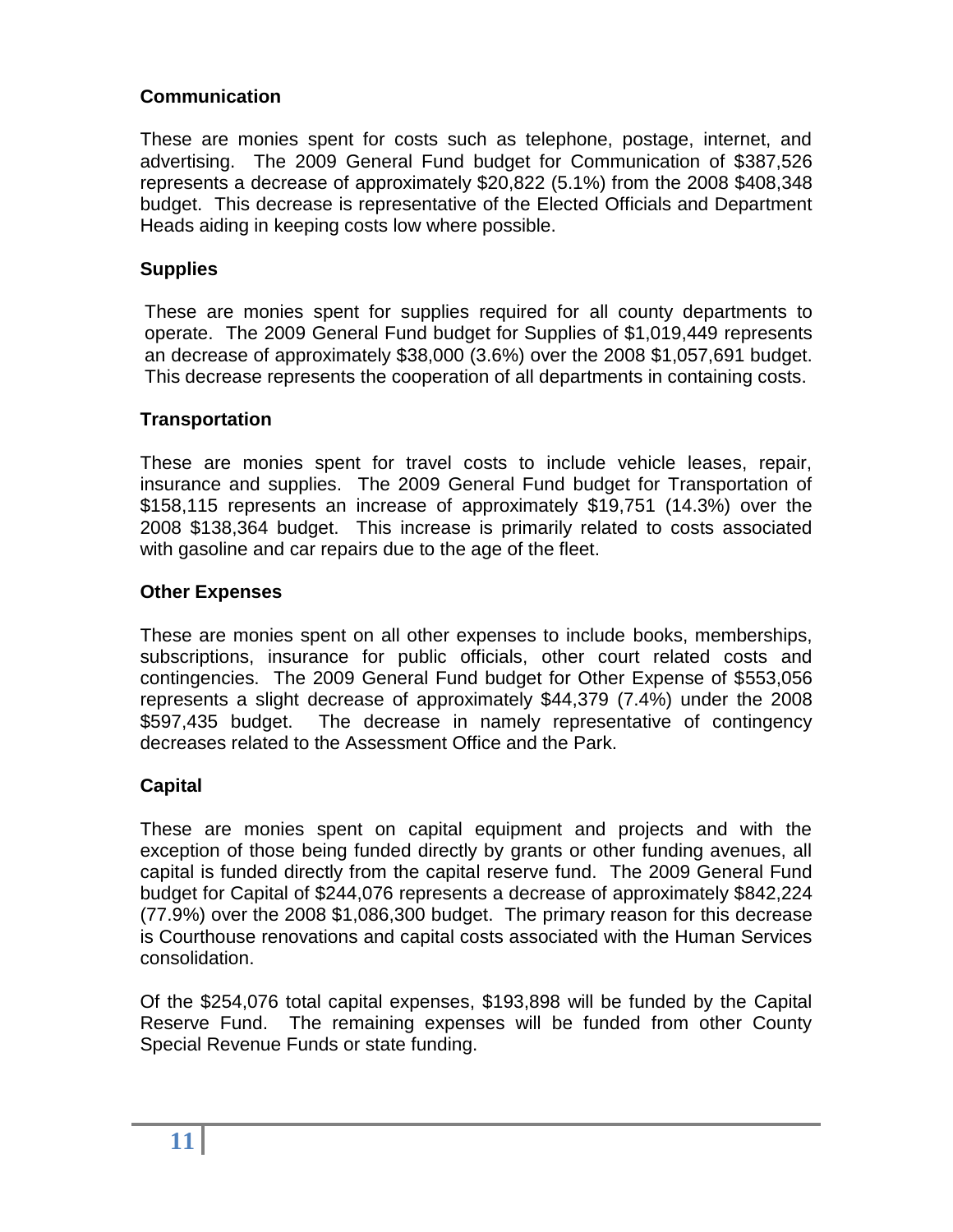## **Inter Fund Transfers – Expenses**

These are various monies provided by the General Fund to other County funds. One example is County's responsibility to fund the 911 special revenue fund.

The 2009 General Fund budget for Inter Fund Transfers – Expense of \$2,242,917 represents a decrease of approximately \$153,119 (6.4%) under the 2008 budget of \$2,396,036. The primary reasons for the decrease are due to:

- In 2009, the General Fund anticipates a total of \$1,247,926 to be funded to Human Service Agencies. This is a decrease of \$164,496 under the 2008 budget of \$1,412,422;
- In 2009, the General Fund anticipates a total of \$717,000 to be funded to the Debt Service Fund to cover required debt service payments on the Series 2002 bond refinancing. This is an increase of \$11,000 over the 2008 budget of \$706,000; and
- In 2009, the General Fund anticipates a total of \$277,000 to be funded to the 911 Special Fund to cover costs associated with the operations of the 911 Center.

# *II. Operating Reserve Fund*

The Operating Reserve Fund currently has a balance of approximately \$2.3 million. Approximately \$2.24 million was transferred as appropriated in the 2008 General Fund Budget. Any carryover in 2008 will be transferred to the Operating Reserve Fund.

The 2009 budget uses \$1,718,823 of the Operating Reserve Fund to balance the General Fund Budget.

#### *III. Human Services Funds*

All Human Services Funds actually operate on a fiscal year of July 1 through June 30. They are required to budget on a fiscal year basis; therefore, the County's calendar year budget for 2009 is expected to be their July 1, 2009 through June 30, 2010 budget. Since this fiscal budget has not yet been created, Human Services uses their 2008 calendar year budget as a basis for the 2009 calendar year budget. Once the 08-09 fiscal year budget is completed during 2009, budget amendments will be done to adjust the calendar year 2009 budget accordingly. The following chart trends the expenses per Human Services Fund which shows the greatest growth in CYS, Transportation, and Mental Retardation.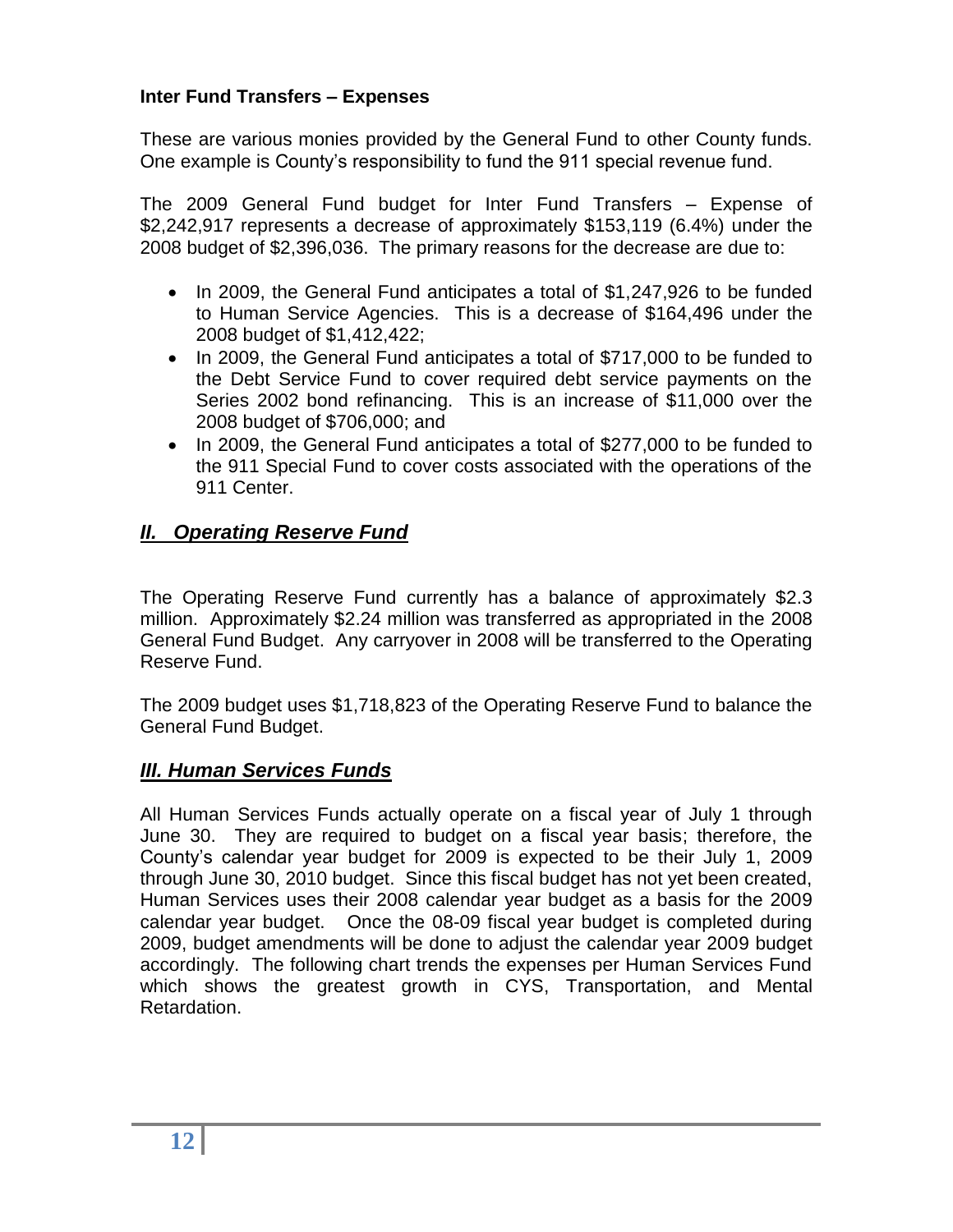#### **Human Services Expenses Trend**



#### *IV. Special Revenue Funds*

Special Revenue Funds are used to account for the proceeds of specific revenue sources that are legally restricted to expenditures for specified purposes.

The total 2009 budgeted revenues total \$4,030,574 which is a decrease of \$1,344,822 (33.4%) from the 2008 \$5,375,396 budget.

The total 2009 Budgeted expenses total \$4,357,212 which is a decrease of \$1,935,399 (44.5%) over the 2008 \$6,292,611 budget.

The following pie chart details the breakdown of the Special Revenue Funds expenses:



#### **2009 Special Revenue Expense Budgets**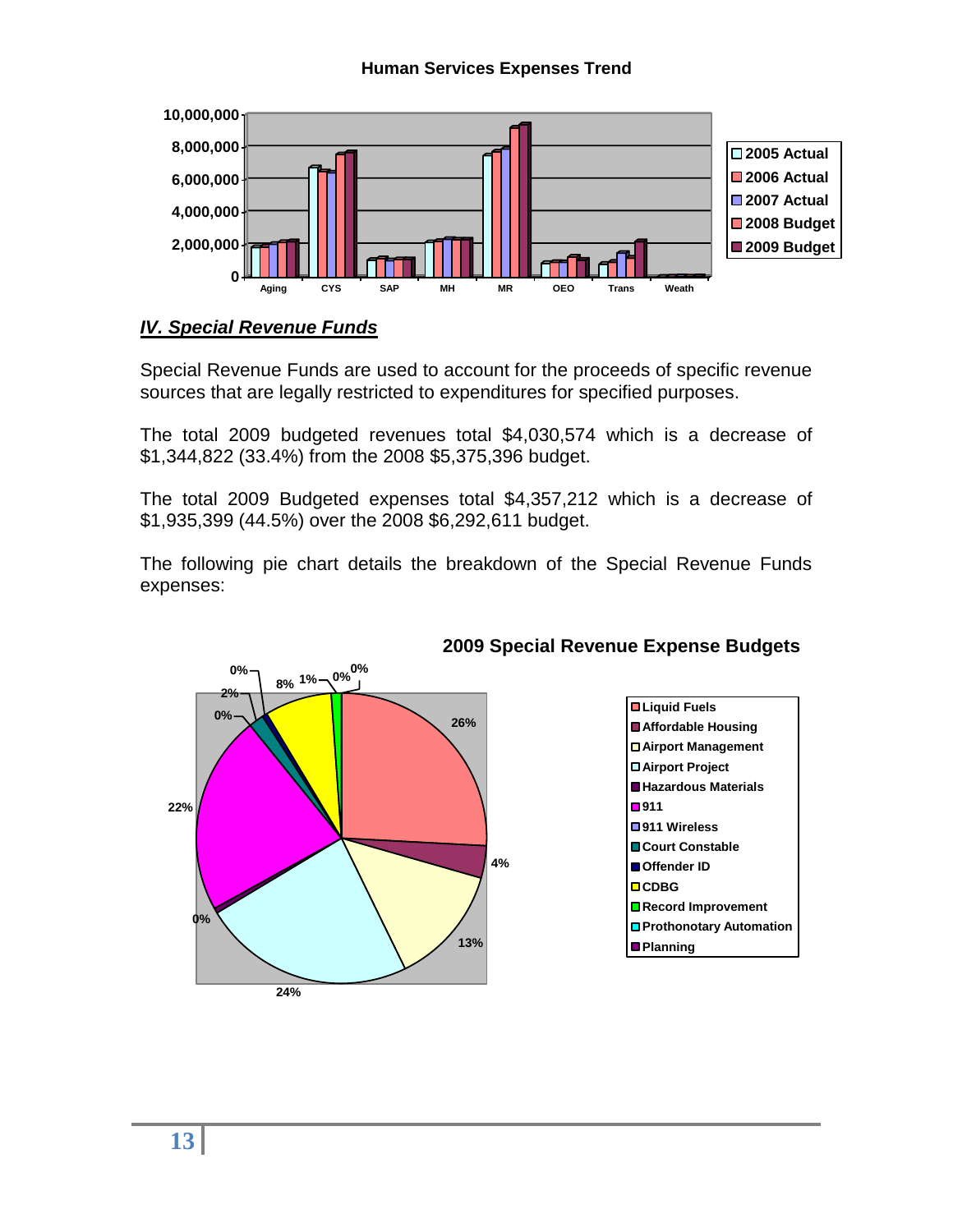# *V. Capital Reserve*

Capital Reserve Funds are used to account for financial resources to be used for the acquisition or construction of major capital facilities or maintenance to existing facilities and equipment.

The 2009 Capital Budget revenue of \$575,000 is a slight decrease under the 2008 budget of \$605,000. This number represents the payments received on the lease purchase arrangement of Venango Manor and interest earnings.

The 2009 Capital Budget expense of \$906,800 represents a decrease of 32.6% under the 2008 \$1,343,851 budget. The primary uses of this fund are:

- \$150,000 funding for the 911 Special Fund Capital;
- \$193,898 funding for General Fund Capital to include items such as computer equipment, internal Courthouse renovations, and Prison updates;
- \$518,938 funding for debt service (manor) obligations.

The Capital fund is projected to have a cash balance of approximately \$700,000 at the end of 2008 providing all of the budgeted capital money is exhausted. Using the budgeted capital fund net loss, the capital fund is projected to have a cash balance of approximately \$400,000 at the end of 2009.

## *VI. Debt Service Fund*

Debt Service Funds are used to account for the accumulation of resources for, and the payment of, general long-term debt principal, interest, and related costs.

 The 2009 Debt Service Fund expense budget of \$1,238,103 represents approximately \$477 (.1%) decrease over the 2008 \$1,237,626 budget.

# *VII. Total Fiduciary Funds*

Fiduciary funds are monies which are used to account for assets held by the County in trustee capacity or as an agent for individuals, private organizations, other governments and/or funds.

The total 2009 budgeted revenues total \$1,802,628 which is a decrease of \$794 (.1%) over the 2008 \$1,803,422 budget.

The total 2009 budgeted expenses total \$1,767,815 which is an increase of \$14,031 (.8%) over the 2008 \$1,753,784 budget.